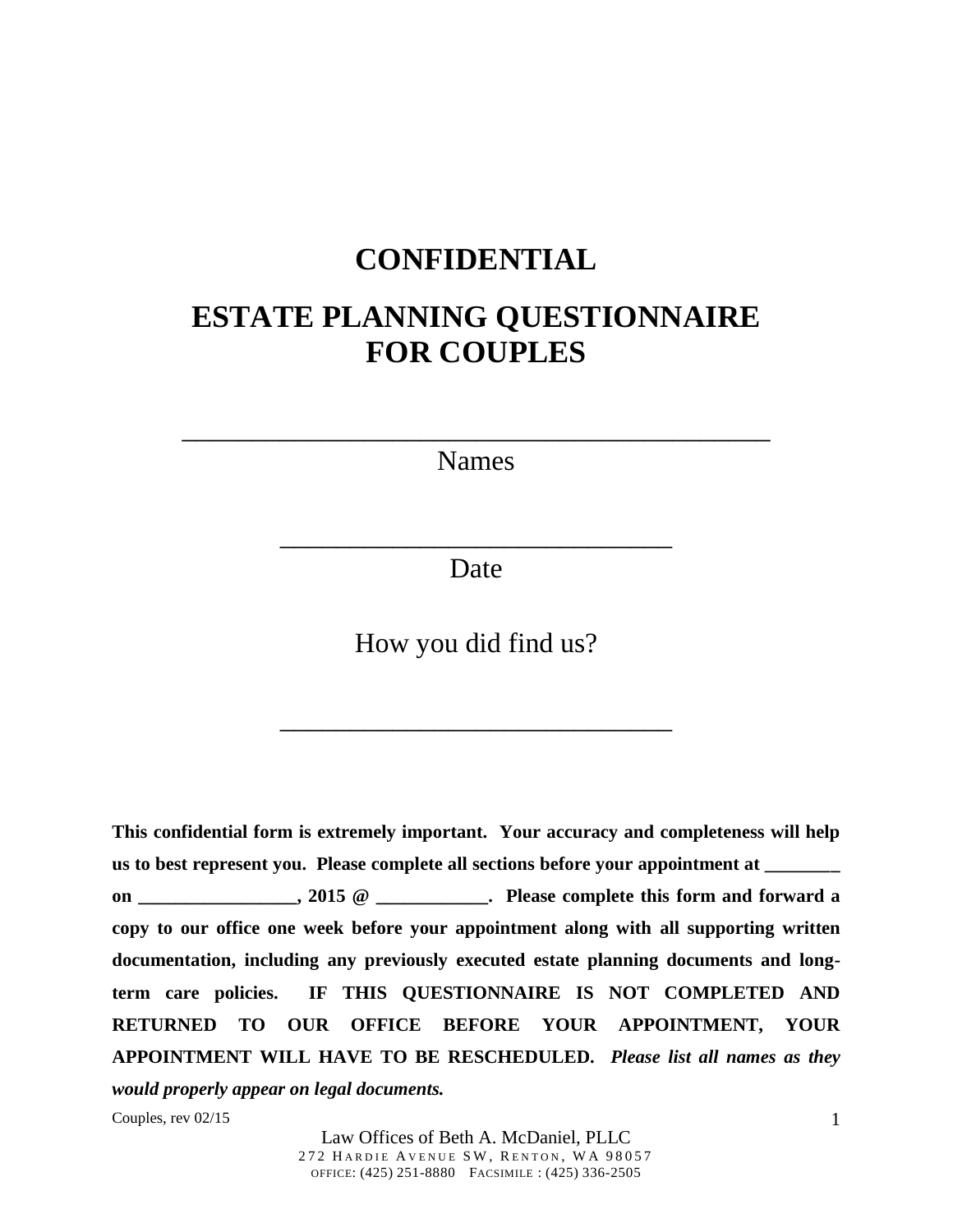# **I. FAMILY INFORMATION**

| <b>HUSBAND/PARTNER#1</b>                      | <b>WIFE/PARTNER#2</b>                         |
|-----------------------------------------------|-----------------------------------------------|
|                                               |                                               |
|                                               |                                               |
| If retired your occupation before retirement: | If retired your occupation before retirement: |
|                                               |                                               |
|                                               | Birth Date: No. 1996                          |
| SSN:                                          | SSN:                                          |

### **CONTACT INFORMATION**:

| <b>HUSBAND/PARTNER#1</b>                                                                                                      | <b>WIFE/PARTNER#2</b>                                                                                                          |
|-------------------------------------------------------------------------------------------------------------------------------|--------------------------------------------------------------------------------------------------------------------------------|
|                                                                                                                               | Work:                                                                                                                          |
| Cell:<br><u> 1980 - Jan Berlin, mars et al. 1980 - Antonio Alemania, profesora est al profesora est al profesora est al p</u> | Cell:<br><u> 1989 - Jan Berlin, mars et al. 1989 - Antonio Alemania, presidente establecente a la contradición de la contr</u> |
|                                                                                                                               |                                                                                                                                |
| Other:<br><u> 1980 - Andrea Andrew Maria (h. 1980).</u>                                                                       | Other:                                                                                                                         |
| Email:                                                                                                                        | Email:                                                                                                                         |
|                                                                                                                               |                                                                                                                                |

### DATE AND PLACE OF MARRIAGE: \_\_\_\_\_\_\_\_\_\_\_\_\_\_\_\_\_\_\_\_\_\_\_\_\_\_\_\_\_\_\_\_\_\_\_\_\_\_\_\_\_\_

| Address where you reside:      |  |
|--------------------------------|--|
|                                |  |
| County:                        |  |
| Mailing Address, if different: |  |
|                                |  |
|                                |  |

**YOUR CHILDREN**, if appropriate, please include any children who may have predeceased you, and their children (please indicate "deceased" after a deceased child's name). Use an additional page if necessary.

| Please indicate whether the child is related to: H/P #1 |                        | $W/P$ #2       | <b>Both</b> |
|---------------------------------------------------------|------------------------|----------------|-------------|
| 1. Full Legal Name, Address, Phone #:                   | <b>Marital Status:</b> | Date of Birth: | SSN:        |
|                                                         |                        |                |             |
|                                                         |                        |                |             |
|                                                         |                        |                |             |
|                                                         |                        |                |             |
|                                                         |                        |                |             |

| Partner's Full Legal Name: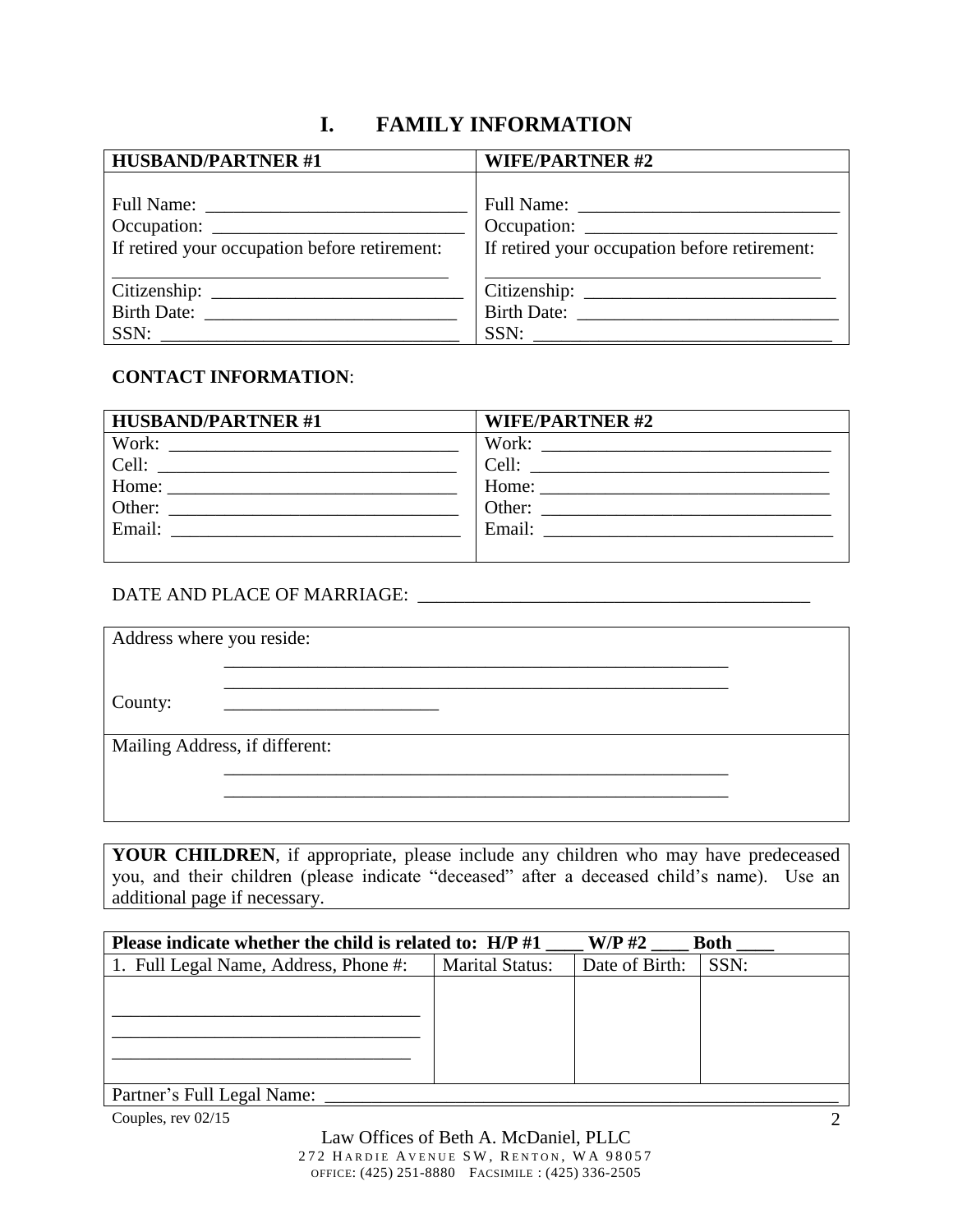Legal Names and Ages of Children: \_\_\_\_\_\_\_\_\_\_\_\_\_\_\_\_\_\_\_\_\_\_\_\_\_\_\_\_\_\_\_\_\_\_\_\_\_\_\_\_\_\_\_\_\_\_\_\_

|                        | $W/P$ #2                                                   | <b>Both</b> |
|------------------------|------------------------------------------------------------|-------------|
| <b>Marital Status:</b> | Date of Birth:                                             | SSN:        |
|                        |                                                            |             |
|                        |                                                            |             |
|                        |                                                            |             |
|                        |                                                            |             |
|                        |                                                            |             |
|                        |                                                            |             |
|                        |                                                            |             |
|                        | Please indicate whether the child is related to: $H/P \#1$ |             |

| Please indicate whether the child is related to: H/P #1<br>$W/P$ #2<br><b>Both</b> |                        |                |      |  |
|------------------------------------------------------------------------------------|------------------------|----------------|------|--|
| 3. Full Legal Name, Address, Phone #:                                              | <b>Marital Status:</b> | Date of Birth: | SSN: |  |
|                                                                                    |                        |                |      |  |
|                                                                                    |                        |                |      |  |
|                                                                                    |                        |                |      |  |
|                                                                                    |                        |                |      |  |
|                                                                                    |                        |                |      |  |
| Partner's Full Legal Name:                                                         |                        |                |      |  |
| Legal Names and Ages of Children:                                                  |                        |                |      |  |
|                                                                                    |                        |                |      |  |

| Please indicate whether the child is related to: $H/P \# 1$ |                        | $W/P$ #2       | <b>Both</b> |  |  |
|-------------------------------------------------------------|------------------------|----------------|-------------|--|--|
| 4. Full Legal Name, Address, Phone #:                       | <b>Marital Status:</b> | Date of Birth: | SSN:        |  |  |
|                                                             |                        |                |             |  |  |
|                                                             |                        |                |             |  |  |
|                                                             |                        |                |             |  |  |
|                                                             |                        |                |             |  |  |
|                                                             |                        |                |             |  |  |
| Partner's Full Legal Name:                                  |                        |                |             |  |  |
| Legal Names and Ages of Children:                           |                        |                |             |  |  |
|                                                             |                        |                |             |  |  |

More children anticipated? Yes  $\Box$  No  $\Box$ .

|          | Do any of your children or grandchildren have disabilities? Yes $\Box$ No $\Box$ . If yes, please |  |  |  |
|----------|---------------------------------------------------------------------------------------------------|--|--|--|
| explain. |                                                                                                   |  |  |  |

\_\_\_\_\_\_\_\_\_\_\_\_\_\_\_\_\_\_\_\_\_\_\_\_\_\_\_\_\_\_\_\_\_\_\_\_\_\_\_\_\_\_\_\_\_\_\_\_\_\_\_\_\_\_\_\_\_\_\_\_\_\_\_\_\_\_\_\_\_\_\_\_\_\_\_\_.

#### **YOUR FAMILIES OF ORIGIN**:

(If a family member is deceased, please indicate "deceased" after that family member's name).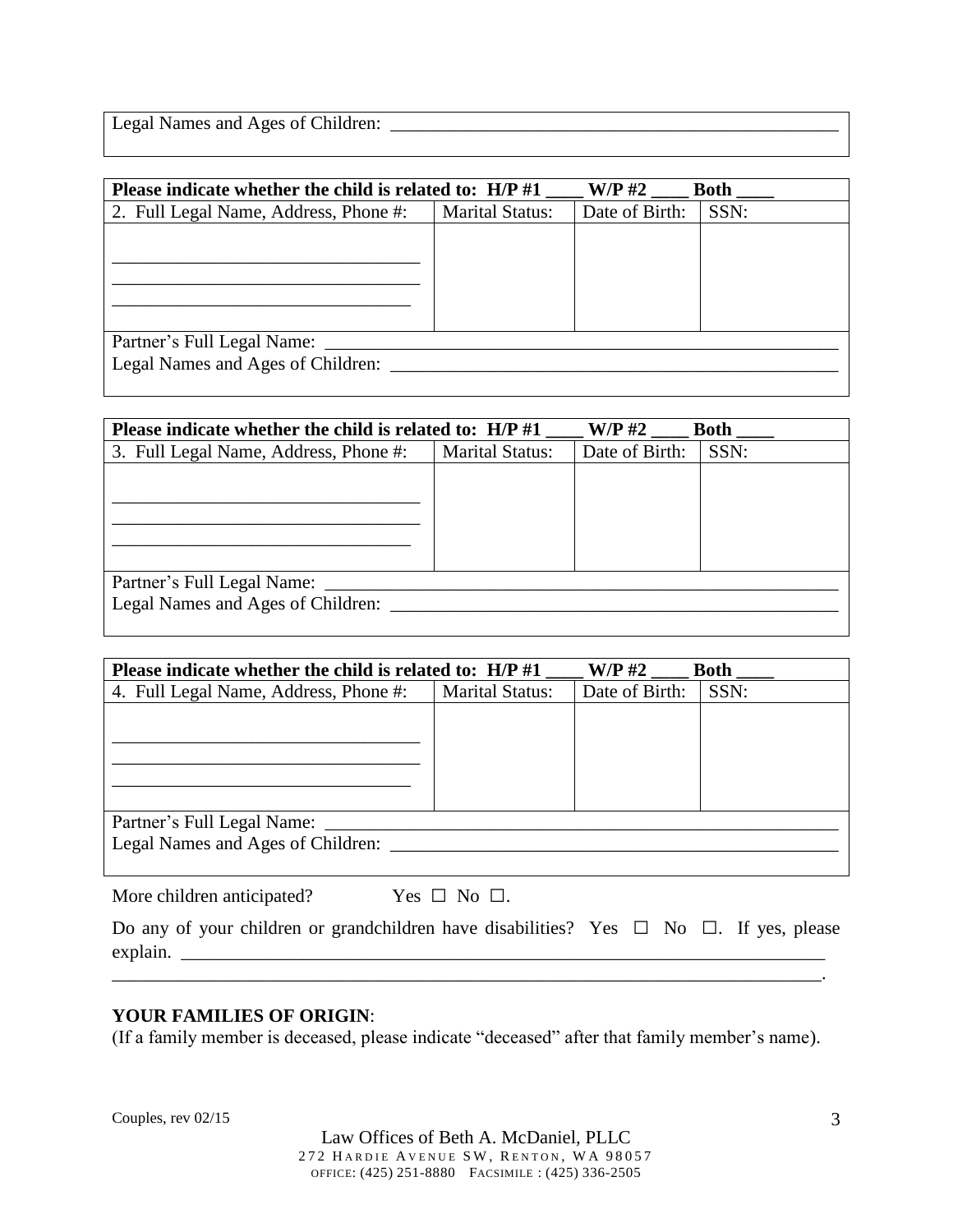| <b>HUSBAND/PARTNER #1 Parents:</b>                            | <b>WIFE/PARTNER #2 Parents:</b>                               |
|---------------------------------------------------------------|---------------------------------------------------------------|
| Father's Legal Name and Address:                              | Father's Legal Name and Address:                              |
| Mother's Legal Name and Address<br>(if different from above): | Mother's Legal Name and Address<br>(if different from above): |

| <b>HUSBAND/PARTNER #1 Siblings:</b><br>(Legal Names): | <b>WIFE/PARTNER #2 Siblings:</b><br>(Legal Names): |
|-------------------------------------------------------|----------------------------------------------------|
|                                                       |                                                    |
|                                                       |                                                    |

#### **OTHER IMPORTANT PEOPLE**

Please include contact information for individuals you desire to name as a beneficiary who are not your children, parent, or sibling. Definition of Beneficiary: The individual(s) designated to receive a benefit from something (your Will, Trust, or non-probate assets)

| 1.                   |                                                                                                                                                                                                                                                                                                                                                                                                                    |                                                                                            |                                   |  |  |
|----------------------|--------------------------------------------------------------------------------------------------------------------------------------------------------------------------------------------------------------------------------------------------------------------------------------------------------------------------------------------------------------------------------------------------------------------|--------------------------------------------------------------------------------------------|-----------------------------------|--|--|
|                      |                                                                                                                                                                                                                                                                                                                                                                                                                    |                                                                                            |                                   |  |  |
|                      | City:                                                                                                                                                                                                                                                                                                                                                                                                              |                                                                                            | State: $ZIP:$                     |  |  |
|                      | Relation to you:                                                                                                                                                                                                                                                                                                                                                                                                   |                                                                                            |                                   |  |  |
| 2.                   |                                                                                                                                                                                                                                                                                                                                                                                                                    |                                                                                            |                                   |  |  |
|                      |                                                                                                                                                                                                                                                                                                                                                                                                                    |                                                                                            |                                   |  |  |
|                      | City:                                                                                                                                                                                                                                                                                                                                                                                                              |                                                                                            |                                   |  |  |
|                      | Relation to you: $\frac{1}{\sqrt{1-\frac{1}{2}}}\frac{1}{\sqrt{1-\frac{1}{2}}}\frac{1}{\sqrt{1-\frac{1}{2}}}\frac{1}{\sqrt{1-\frac{1}{2}}}\frac{1}{\sqrt{1-\frac{1}{2}}}\frac{1}{\sqrt{1-\frac{1}{2}}}\frac{1}{\sqrt{1-\frac{1}{2}}}\frac{1}{\sqrt{1-\frac{1}{2}}}\frac{1}{\sqrt{1-\frac{1}{2}}}\frac{1}{\sqrt{1-\frac{1}{2}}}\frac{1}{\sqrt{1-\frac{1}{2}}}\frac{1}{\sqrt{1-\frac{1}{2}}}\frac{1}{\sqrt{1-\frac{$ |                                                                                            |                                   |  |  |
| 3.                   |                                                                                                                                                                                                                                                                                                                                                                                                                    |                                                                                            |                                   |  |  |
|                      |                                                                                                                                                                                                                                                                                                                                                                                                                    |                                                                                            |                                   |  |  |
|                      |                                                                                                                                                                                                                                                                                                                                                                                                                    |                                                                                            | State: ___________ ZIP: _________ |  |  |
|                      | Relation to you: $\frac{1}{\sqrt{1-\frac{1}{2}}}\frac{1}{\sqrt{1-\frac{1}{2}}}\frac{1}{\sqrt{1-\frac{1}{2}}}\frac{1}{\sqrt{1-\frac{1}{2}}}\frac{1}{\sqrt{1-\frac{1}{2}}}\frac{1}{\sqrt{1-\frac{1}{2}}}\frac{1}{\sqrt{1-\frac{1}{2}}}\frac{1}{\sqrt{1-\frac{1}{2}}}\frac{1}{\sqrt{1-\frac{1}{2}}}\frac{1}{\sqrt{1-\frac{1}{2}}}\frac{1}{\sqrt{1-\frac{1}{2}}}\frac{1}{\sqrt{1-\frac{1}{2}}}\frac{1}{\sqrt{1-\frac{$ |                                                                                            |                                   |  |  |
| $\mathbf{4}_{\cdot}$ |                                                                                                                                                                                                                                                                                                                                                                                                                    |                                                                                            |                                   |  |  |
|                      | Couples, rev 02/15                                                                                                                                                                                                                                                                                                                                                                                                 |                                                                                            |                                   |  |  |
|                      |                                                                                                                                                                                                                                                                                                                                                                                                                    | Law Offices of Beth A. McDaniel, PLLC                                                      |                                   |  |  |
|                      |                                                                                                                                                                                                                                                                                                                                                                                                                    | 272 HARDIE AVENUE SW, RENTON, WA 98057<br>OFFICE: (425) 251-8880 FACSIMILE: (425) 336-2505 |                                   |  |  |

4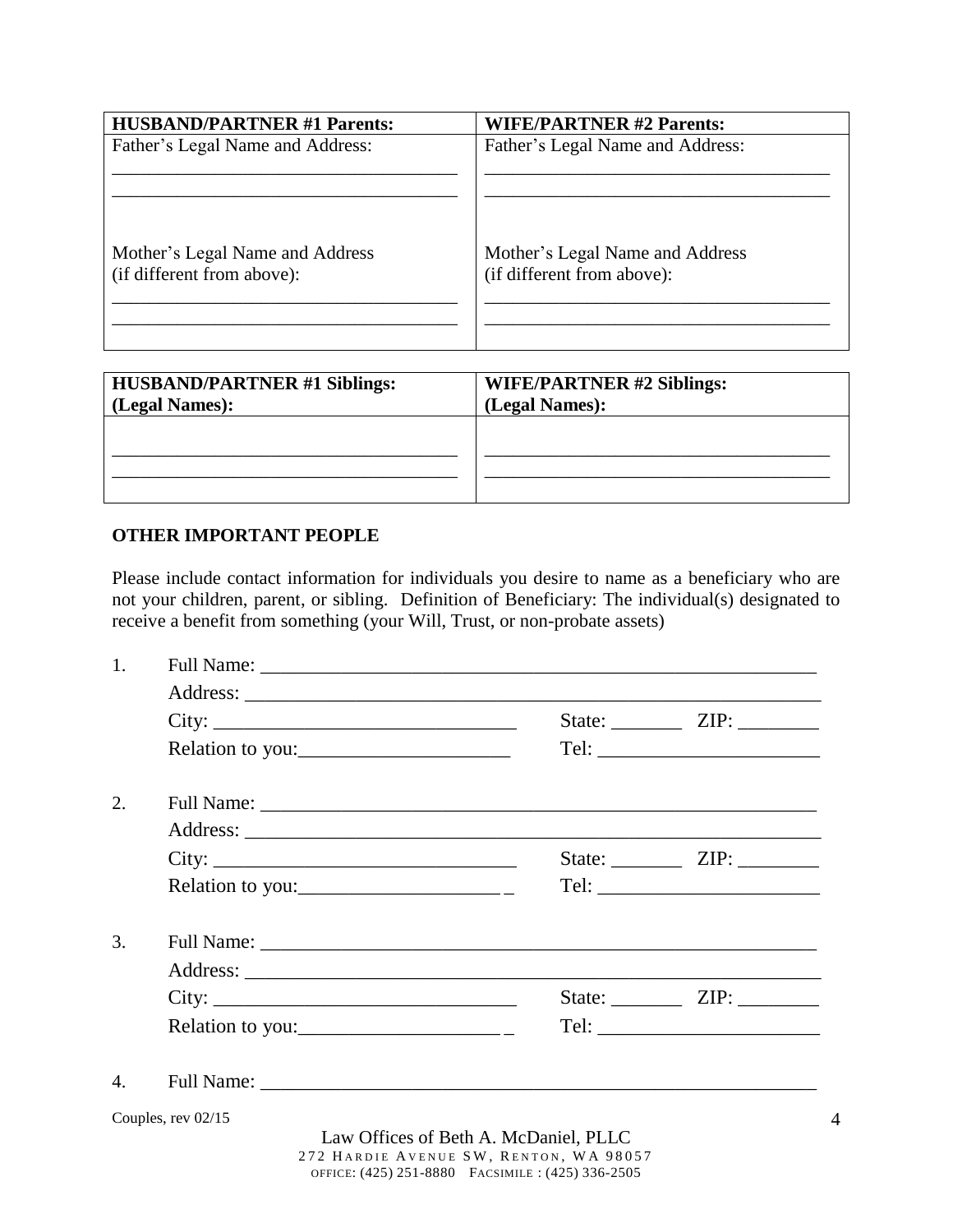| Address:         |                  |
|------------------|------------------|
| City:            | State:<br>$ZIP+$ |
| Relation to you: | Tel              |

If you wish to leave funds to a charity, please provide the complete name, address and telephone number for the Charity. Please call the charity and ask them to send you a copy of their IRS 501(c)(3) letter.

Do you have a pet? Yes  $\Box$  No  $\Box$ .

If yes, have you made arrangements for your pet at your death? Yes  $\Box$  No  $\Box$ .

If no, would you like to make arrangements? Yes  $\Box$  No  $\Box$ .

### **II. QUESTIONS RELATED TO ESTATE PLANNING**

1. Did either of you own any substantial separate property before your marriage or partnership? Yes □ No □. If so, please describe\_\_\_\_\_\_\_\_\_\_\_\_\_\_\_\_\_\_\_\_\_\_\_\_\_\_\_\_\_\_\_\_\_\_\_\_\_\_\_\_\_\_\_

\_\_\_\_\_\_\_\_\_\_\_\_\_\_\_\_\_\_\_\_\_\_\_\_\_\_\_\_\_\_\_\_\_\_\_\_\_\_\_\_\_\_\_\_\_\_\_\_\_\_\_\_\_\_\_\_\_\_\_\_\_\_\_\_\_\_\_\_\_\_\_\_

- 2. Have any gifts or inheritances been received by either of you separately? Yes  $\Box$  No  $\Box$ . If so, please describe. \_\_\_\_\_\_\_\_\_\_\_\_\_\_\_\_\_\_\_\_\_\_\_\_\_\_\_\_\_\_\_\_\_\_\_\_\_\_\_\_\_\_\_\_\_\_\_\_\_\_\_\_\_
- 3. Have either of you made accumulative annual gifts totaling over \$14,000.00 per year to any individual? Yes  $\Box$  No  $\Box$ .

\_\_\_\_\_\_\_\_\_\_\_\_\_\_\_\_\_\_\_\_\_\_\_\_\_\_\_\_\_\_\_\_\_\_\_\_\_\_\_\_\_\_\_\_\_\_\_\_\_\_\_\_\_\_\_\_\_\_\_\_\_\_\_\_\_\_\_\_\_\_\_

If gift tax returns were filed for the above gifts, please provide copies. If gift tax returns were not filed, please describe the nature of the gift, date of gift, fair market value, and to whom it was given:

\_\_\_\_\_\_\_\_\_\_\_\_\_\_\_\_\_\_\_\_\_\_\_\_\_\_\_\_\_\_\_\_\_\_\_\_\_\_\_\_\_\_\_\_\_\_\_\_\_\_\_\_\_\_\_\_\_\_\_\_\_\_\_\_\_\_\_\_\_\_\_\_ \_\_\_\_\_\_\_\_\_\_\_\_\_\_\_\_\_\_\_\_\_\_\_\_\_\_\_\_\_\_\_\_\_\_\_\_\_\_\_\_\_\_\_\_\_\_\_\_\_\_\_\_\_\_\_\_\_\_\_\_\_\_\_\_\_\_\_\_\_\_\_\_

- 4. Have either of you ever created a trust? Yes $\square$  No $\square$ . If so, please provide a copy of the trust document.
- 5. Have either you ever made gifts to anyone under the age of 18 years old over \$1,000.00?

 $Yes \Box No \Box.$ 

If so, did you file a Gift Tax Return.? Yes  $\Box$  No  $\Box$ .

6. Do you have a safe deposit box? Yes $\square$  No $\square$ . If yes, where is it located?

Couples, rev 02/15

\_\_\_\_\_\_\_\_\_\_\_\_\_\_\_\_\_\_\_\_\_\_\_\_\_\_\_\_\_\_\_\_\_\_\_\_\_\_\_\_\_\_\_\_\_\_\_\_\_\_\_\_\_\_\_\_\_\_\_\_\_\_\_\_\_\_\_\_\_\_\_\_\_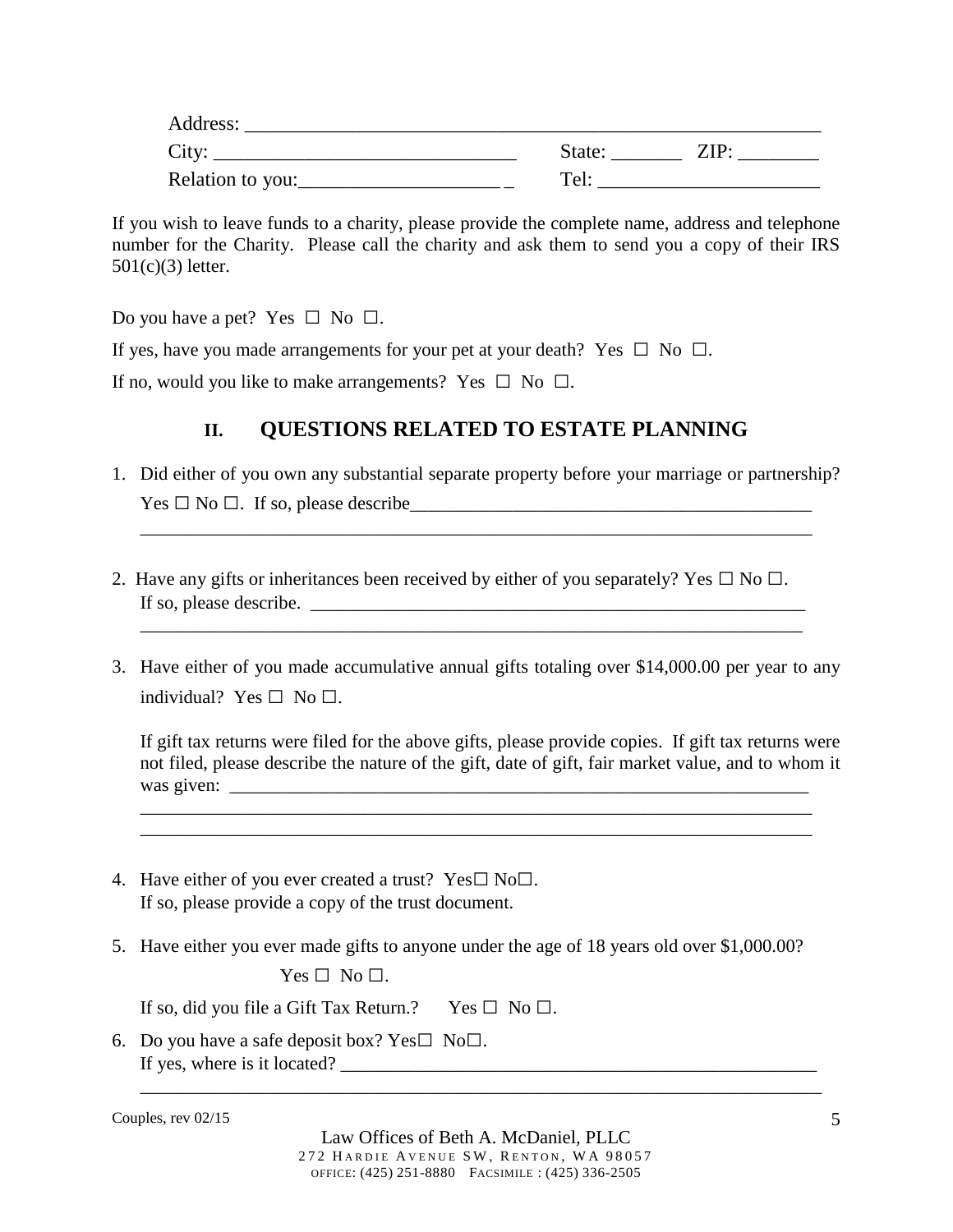- 7. Are either of you a veteran?  $Yes \Box No \Box$ . If yes, was the service in wartime? Yes $\square$  No $\square$ . Are any benefits currently being received? Yes $\square$  No $\square$ . If yes, please explain.
- 8. Does any member of your family receive Social Security Disability, SSI or Medicaid?  $Yes \Box \ No \Box$ . If yes, please explain.
- 9. Do either of you have an interest in real property outside of the State of Washington? Yes $\Box$  $No \Box$ . If yes, please explain  $\Box$

\_\_\_\_\_\_\_\_\_\_\_\_\_\_\_\_\_\_\_\_\_\_\_\_\_\_\_\_\_\_\_\_\_\_\_\_\_\_\_\_\_\_\_\_\_\_\_\_\_\_\_\_\_\_\_\_\_\_\_\_\_\_\_\_\_\_\_\_\_\_\_

\_\_\_\_\_\_\_\_\_\_\_\_\_\_\_\_\_\_\_\_\_\_\_\_\_\_\_\_\_\_\_\_\_\_\_\_\_\_\_\_\_\_\_\_\_\_\_\_\_\_\_\_\_\_\_\_\_\_\_\_\_\_\_\_\_\_\_\_\_\_\_\_\_

\_\_\_\_\_\_\_\_\_\_\_\_\_\_\_\_\_\_\_\_\_\_\_\_\_\_\_\_\_\_\_\_\_\_\_\_\_\_\_\_\_\_\_\_\_\_\_\_\_\_\_\_\_\_\_\_\_\_\_\_\_\_\_\_\_\_\_\_\_\_\_\_\_

\_\_\_\_\_\_\_\_\_\_\_\_\_\_\_\_\_\_\_\_\_\_\_\_\_\_\_\_\_\_\_\_\_\_\_\_\_\_\_\_\_\_\_\_\_\_\_\_\_\_\_\_\_\_\_\_\_\_\_\_\_\_\_\_\_\_\_\_\_\_\_\_\_

10. Does anyone to whom you may be leaving part of your estate require any help or protection in managing money other than property? Yes  $\Box$  No  $\Box$  If yes, please explain:

\_\_\_\_\_\_\_\_\_\_\_\_\_\_\_\_\_\_\_\_\_\_\_\_\_\_\_\_\_\_\_\_\_\_\_\_\_\_\_\_\_\_\_\_\_\_\_\_\_\_\_\_\_\_\_\_\_\_\_\_\_\_\_\_\_\_\_\_\_\_\_\_\_

11. Does either of you own or have an interest in a family business? If so, what type of business entity (S-corp, LLC, etc)?

\_\_\_\_\_\_\_\_\_\_\_\_\_\_\_\_\_\_\_\_\_\_\_\_\_\_\_\_\_\_\_\_\_\_\_\_\_\_\_\_\_\_\_\_\_\_\_\_\_\_\_\_\_\_\_\_\_\_\_\_\_\_\_\_\_\_\_\_\_\_\_\_\_

- 12. Do you want to include a statement of faith in your Wills? Yes  $\Box$  No  $\Box$
- 13. Proposed Specific Provisions for Will (For example, \$2,000.00 to Habitat for Humanity): \_\_\_\_\_\_\_\_\_\_\_\_\_\_\_\_\_\_\_\_\_\_\_\_\_\_\_\_\_\_\_\_\_\_\_\_\_\_\_\_\_\_\_\_\_\_\_\_\_\_\_\_\_\_\_\_\_\_\_\_\_\_\_\_\_\_\_\_\_\_\_\_\_\_\_\_\_\_

\_\_\_\_\_\_\_\_\_\_\_\_\_\_\_\_\_\_\_\_\_\_\_\_\_\_\_\_\_\_\_\_\_\_\_\_\_\_\_\_\_\_\_\_\_\_\_\_\_\_\_\_\_\_\_\_\_\_\_\_\_\_\_\_\_\_\_\_\_\_\_\_

14. Do you want anyone other than your spouse to receive your tangible personal property in the event of the first death? Yes $\square$  No $\square$ . If yes, what would those provisions be? (Note: We will provide you with a form for designating specific items.)

\_\_\_\_\_\_\_\_\_\_\_\_\_\_\_\_\_\_\_\_\_\_\_\_\_\_\_\_\_\_\_\_\_\_\_\_\_\_\_\_\_\_\_\_\_\_\_\_\_\_\_\_\_\_\_\_\_\_\_\_\_\_\_\_\_\_\_\_\_\_\_\_\_\_\_ \_\_\_\_\_\_\_\_\_\_\_\_\_\_\_\_\_\_\_\_\_\_\_\_\_\_\_\_\_\_\_\_\_\_\_\_\_\_\_\_\_\_\_\_\_\_\_\_\_\_\_\_\_\_\_\_\_\_\_\_\_\_\_\_\_\_\_\_\_\_\_\_\_\_\_

15. If you were ill and unable to manage your own affairs, could the attorneys at Law Offices of Beth A. McDaniel, PLLC discuss your financial situation and estate plans with any other individuals (i.e. family members, accountant, doctor)?  $Yes \Box \ No \Box$ 

Couples, rev 02/15 6 16. If you answered yes above, please write the names of all persons to whom the attorneys at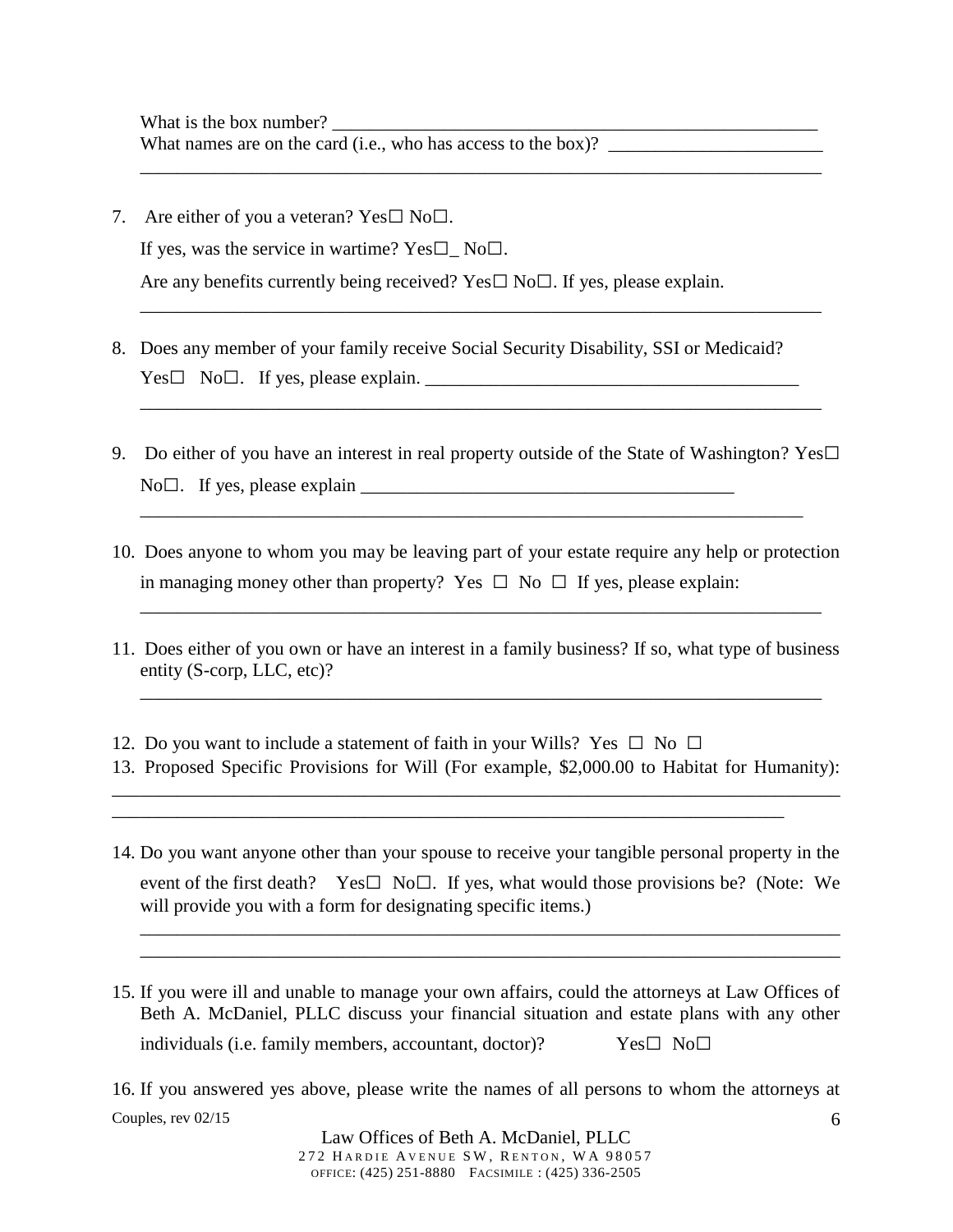|                                                                         | Law Offices of Beth A. McDaniel, PLLC are authorized to disclose any information given.<br><u> Alexandria de la contrada de la contrada de la contrada de la contrada de la contrada de la contrada de la c</u>                      |             |
|-------------------------------------------------------------------------|--------------------------------------------------------------------------------------------------------------------------------------------------------------------------------------------------------------------------------------|-------------|
| 17. Do you have a long-term care policy? Yes $\square$                  | the control of the control of the control of the control of the control of the control of the control of the control of<br>No <sub>1</sub>                                                                                           |             |
| Long-term Care Insurance: HUSBAND/PARTNER #1:                           |                                                                                                                                                                                                                                      |             |
|                                                                         |                                                                                                                                                                                                                                      |             |
|                                                                         | Lifetime Maximum: _______________________ Inflation protection: Yes□                                                                                                                                                                 | $No\square$ |
| Long-term Care Insurance: WIFE/PARTNER #2:                              |                                                                                                                                                                                                                                      |             |
|                                                                         | Daily Benefit Amount: ________________________ Elimination Period: ________________________________                                                                                                                                  |             |
|                                                                         | Inflation protection: $Yes \Box$                                                                                                                                                                                                     | $No\square$ |
|                                                                         | <b>CURRENT ESTATE PLANNING DOCUMENTS</b>                                                                                                                                                                                             |             |
| are presently in effect, please bring the originals to our meeting:     | Have you previously executed any of the following estate planning documents? If so, and they                                                                                                                                         |             |
|                                                                         | Date Made                                                                                                                                                                                                                            |             |
| Revocable or Irrevocable Trust                                          | <u> 1989 - Johann John Harry Harry Harry Harry Harry Harry Harry Harry Harry Harry Harry Harry Harry Harry Harry Harry Harry Harry Harry Harry Harry Harry Harry Harry Harry Harry Harry Harry Harry Harry Harry Harry Harry Har</u> |             |
| <b>Last Will and Testament</b>                                          |                                                                                                                                                                                                                                      |             |
| <b>Community Property Agreement</b>                                     |                                                                                                                                                                                                                                      |             |
| <b>Premarital Agreement</b>                                             |                                                                                                                                                                                                                                      |             |
| <b>Durable Power of Attorney</b>                                        |                                                                                                                                                                                                                                      |             |
| Living Will / Health Care Directive                                     |                                                                                                                                                                                                                                      |             |
|                                                                         |                                                                                                                                                                                                                                      |             |
| Generally speaking, what are your estate planning goals and objectives? |                                                                                                                                                                                                                                      |             |

Couples, rev 02/15

**\_\_\_\_\_\_\_\_\_\_\_\_\_\_\_\_\_\_\_\_\_\_\_\_\_\_\_\_\_\_\_\_\_\_\_\_\_\_\_\_\_\_\_\_\_\_\_\_\_\_\_\_\_\_\_\_\_\_\_\_\_\_\_\_\_\_\_\_\_\_\_\_\_\_\_\_\_**

**\_\_\_\_\_\_\_\_\_\_\_\_\_\_\_\_\_\_\_\_\_\_\_\_\_\_\_\_\_\_\_\_\_\_\_\_\_\_\_\_\_\_\_\_\_\_\_\_\_\_\_\_\_\_\_\_\_\_\_\_\_\_\_\_\_\_\_\_\_\_\_\_\_\_\_\_\_\_**

**\_\_\_\_\_\_\_\_\_\_\_\_\_\_\_\_\_\_\_\_\_\_\_\_\_\_\_\_\_\_\_\_\_\_\_\_\_\_\_\_\_\_\_\_\_\_\_\_\_\_\_\_\_\_\_\_\_\_\_\_\_\_\_\_\_\_\_\_\_\_\_\_\_\_\_\_\_**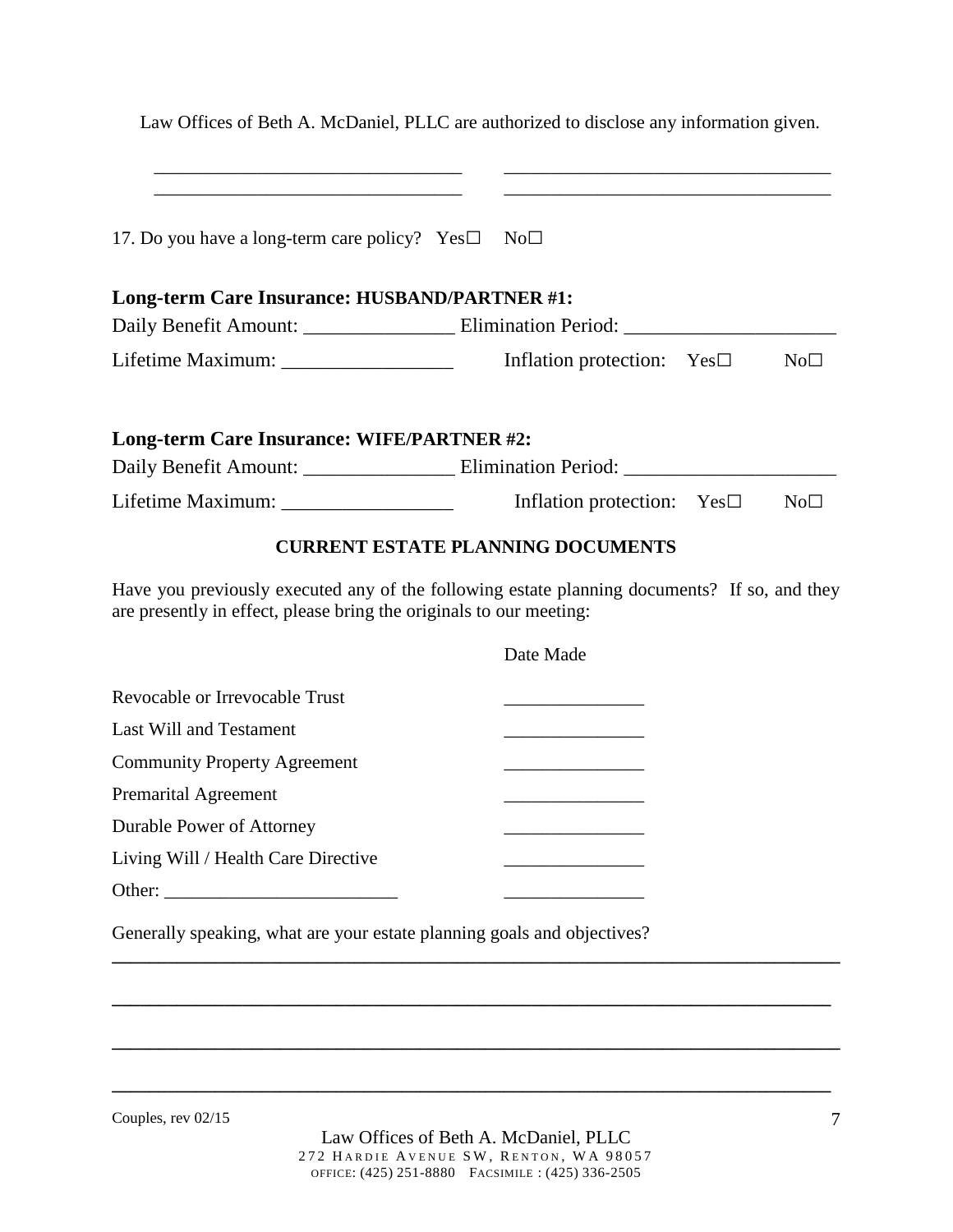### **III. PROPOSED FIDUCIARIES**

1. Whom do you want to serve as your Personal Representative (Executor) of your estate (in order of priority)? Definition of Personal Representative: This is the person who will manage and wind-down your estate or trust upon your death. This person may also act as your Trustee and/or Guardian of any minor children.

| <b>HUSBAND/PARTNER#1</b>   | WIFE/PARTNER#2       |
|----------------------------|----------------------|
| $\Box$ Spouse, then:       | $\Box$ Spouse, then: |
| $\mathbf{A}$<br><b>B</b> . |                      |
| C                          |                      |

2. Durable Power of Attorney for Financial Matters. If you were unable to carry out your financial affairs, whom would you want to manage your assets? (List those individuals here in order of priority.) Definition of Attorney-in-Fact: An individual authorized by another to act in his or her place during periods of incapacitation, but while he or she is still living.

| <b>HUSBAND/PARTNER#1</b>                                                                             | <b>WIFE/PARTNER#2</b> |
|------------------------------------------------------------------------------------------------------|-----------------------|
| $\Box$ Spouse, then:                                                                                 | $\Box$ Spouse, then:  |
|                                                                                                      |                       |
| A.                                                                                                   |                       |
|                                                                                                      |                       |
| City and State of Residence: ________                                                                |                       |
| Phone Number:                                                                                        |                       |
| <b>B.</b><br>City and State of Residence:                                                            |                       |
| <u> 1980 - Andrea Barbara, manatar amerikana amerikana a</u><br>City and State of Residence: _______ |                       |

3. Is there anyone you would explicitly not want to be able to ask for an accounting of your assets while under control of your Attorney-in-Fact?

| HUSBAND/PARTNER#1 | WIFE/PARTNER#2 |
|-------------------|----------------|
| A.                |                |
|                   |                |
|                   | Address:       |
|                   | Phone Number:  |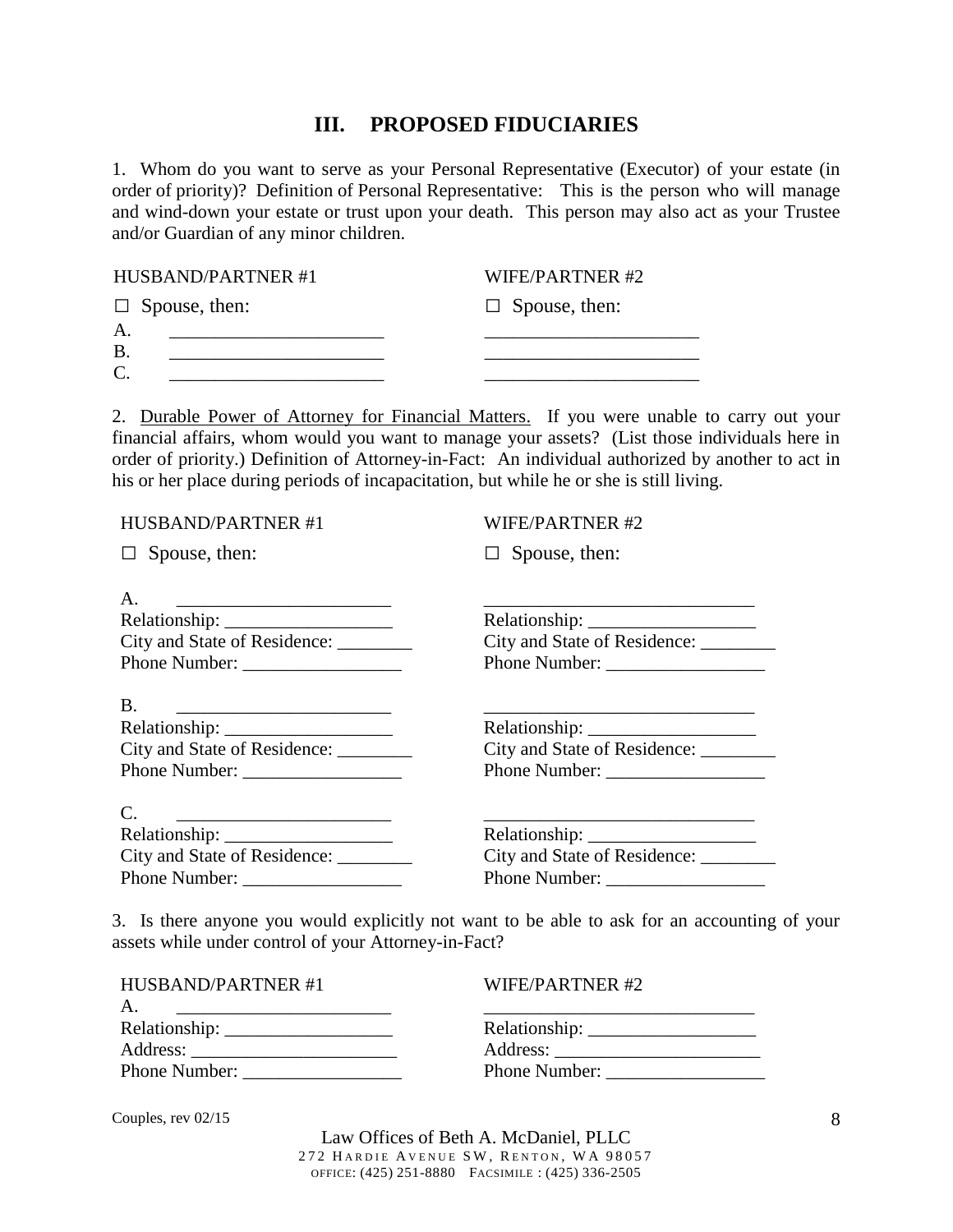| B.<br>the contract of the contract of the contract of the contract of the contract of |               |
|---------------------------------------------------------------------------------------|---------------|
|                                                                                       |               |
|                                                                                       |               |
| Phone Number:                                                                         |               |
| $\mathcal{C}$ .<br><u> 1980 - Andrea Andrew Maria (h. 1980).</u><br>Phone Number:     | Phone Number: |

Would you also want these individuals also excluded as guardian of your person or estate or personal representative under your Will? Yes  $\Box$  No  $\Box$ 

4. Durable Power of Attorney for Health Care Decisions. If you were unable to make medical decisions for yourself, whom would you want to do so for you? (List those individuals here in order of priority.)

| HUSBAND/PARTNER #1                                                                                                                      | <b>WIFE/PARTNER#2</b>                  |
|-----------------------------------------------------------------------------------------------------------------------------------------|----------------------------------------|
| $\Box$ Spouse, then                                                                                                                     | $\Box$ Spouse, then                    |
| A.                                                                                                                                      |                                        |
|                                                                                                                                         |                                        |
| City and State of Residence: ________                                                                                                   | City and State of Residence: ________  |
|                                                                                                                                         |                                        |
| Β.                                                                                                                                      |                                        |
|                                                                                                                                         |                                        |
| City and State of Residence: _______                                                                                                    | City and State of Residence: _________ |
|                                                                                                                                         |                                        |
| $\mathcal{C}$ .<br><u> 2000 - Jan James James James James James James James James James James James James James James James James J</u> |                                        |
|                                                                                                                                         |                                        |
| City and State of Residence: ________                                                                                                   | City and State of Residence: ________  |
|                                                                                                                                         |                                        |

5. Healthcare Directive. If you were terminally ill or in a persistent vegetative state while receiving care in a hospital-type setting, what would your wishes be regarding the following?

Would you want to receive or continue to receive artificial nutrition? HUSBAND/PARTNER #1  $\Box$  Yes  $\Box$  No WIFE/ PARTNER #2  $\Box$  Yes  $\Box$  No

Would you want to receive or continue to receive artificial hydration? HUSBAND/PARTNER #1  $\Box$  Yes  $\Box$  No WIFE/ PARTNER #2  $\Box$  Yes  $\Box$  No

Would you want to be resuscitated if you had a heart attack or went into cardiac arrest? HUSBAND/PARTNER #1  $\Box$  Yes  $\Box$  No WIFE/ PARTNER #2  $\Box$  Yes  $\Box$  No

Couples, rev 02/15

Law Offices of Beth A. McDaniel, PLLC 272 HARDIE AVENUE SW, RENTON, WA 98057 OFFICE: (425) 251-8880 FACSIMILE : (425) 336-2505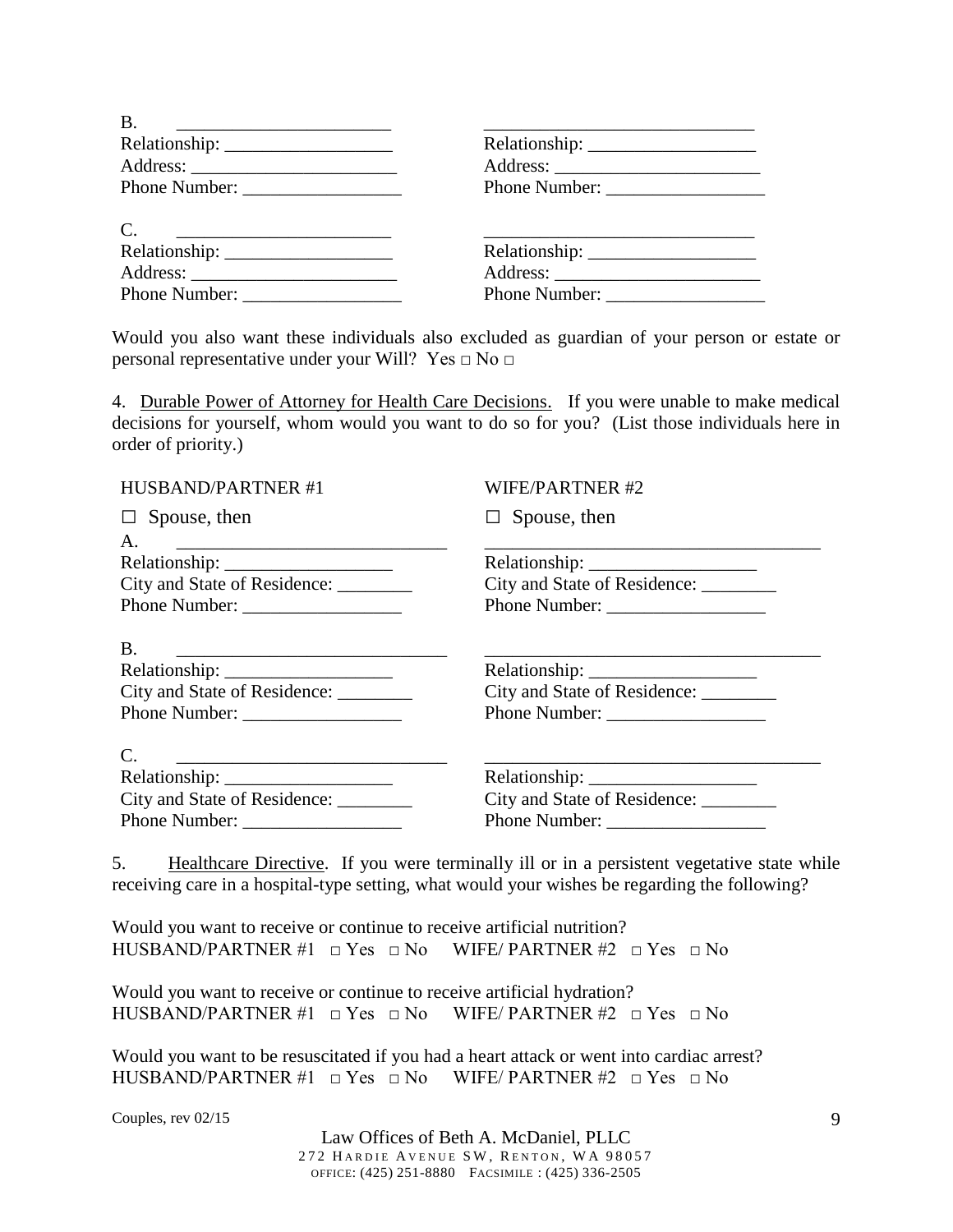Would you want artificial devices to assist you with breathing such as intubation or mechanical ventilation?

|                                                            | HUSBAND/PARTNER #1 $\Box$ Yes $\Box$ No WIFE/ PARTNER #2 Yes $\Box$ | No $\Box$                 |
|------------------------------------------------------------|---------------------------------------------------------------------|---------------------------|
| Would you want antibiotics if you contracted an infection? |                                                                     |                           |
|                                                            | HUSBAND/PARTNER #1 $\Box$ Yes $\Box$ No WIFE/ PARTNER #2 Yes $\Box$ | $\overline{N_{0}}$ $\Box$ |
| For women of child-bearing age:                            |                                                                     |                           |

|  |  | If you were pregnant and in a persistent vegetative state, would you want to be kept alive if there |  |  |  |  |  |
|--|--|-----------------------------------------------------------------------------------------------------|--|--|--|--|--|
|  |  |                                                                                                     |  |  |  |  |  |

| were a possibility of saving the baby? | Yes $\Box$ | No $\Box$ |
|----------------------------------------|------------|-----------|
|                                        |            |           |

6. Directive Regarding Disposition of Remains. With this document, you direct what you would like done with your remains upon death and the individual whom would carry out those wishes.

| HUSBAND/PARTNER #1                                                                                                                           | <b>WIFE/PARTNER#2</b>                                                                     |
|----------------------------------------------------------------------------------------------------------------------------------------------|-------------------------------------------------------------------------------------------|
| $\Box$ Spouse, then                                                                                                                          | $\Box$ Spouse, then                                                                       |
|                                                                                                                                              |                                                                                           |
| City and State of Residence: ________                                                                                                        | City and State of Residence: ________                                                     |
|                                                                                                                                              |                                                                                           |
| $B$ .                                                                                                                                        |                                                                                           |
|                                                                                                                                              |                                                                                           |
| City and State of Residence: ________                                                                                                        | City and State of Residence: ________                                                     |
|                                                                                                                                              |                                                                                           |
| C.                                                                                                                                           |                                                                                           |
|                                                                                                                                              |                                                                                           |
| City and State of Residence: ________                                                                                                        | City and State of Residence: ________                                                     |
|                                                                                                                                              |                                                                                           |
| $HUSBAND/PARTNER #1 \t\t\t\t\square Yes \t\t\t\t\t\s\square No \t\t\t\tWIFE/PARTNER #2 \t\t\t\t\t\s\square Yes \t\t\t\t\t\t\t\t\s\square No$ | Have arrangements been made by either of you for the disposition of your body upon death? |
| Are they paid for?<br>HUSBAND/PARTNER #1 $\Box$ Yes $\Box$ No WIFE/ PARTNER #2 $\Box$ Yes $\Box$ No                                          |                                                                                           |
| Please describe the arrangements. Burial $\Box$ Cremation $\Box$ Unknown $\Box$                                                              |                                                                                           |

Do you want to make specific provisions regarding the disposition of your remains?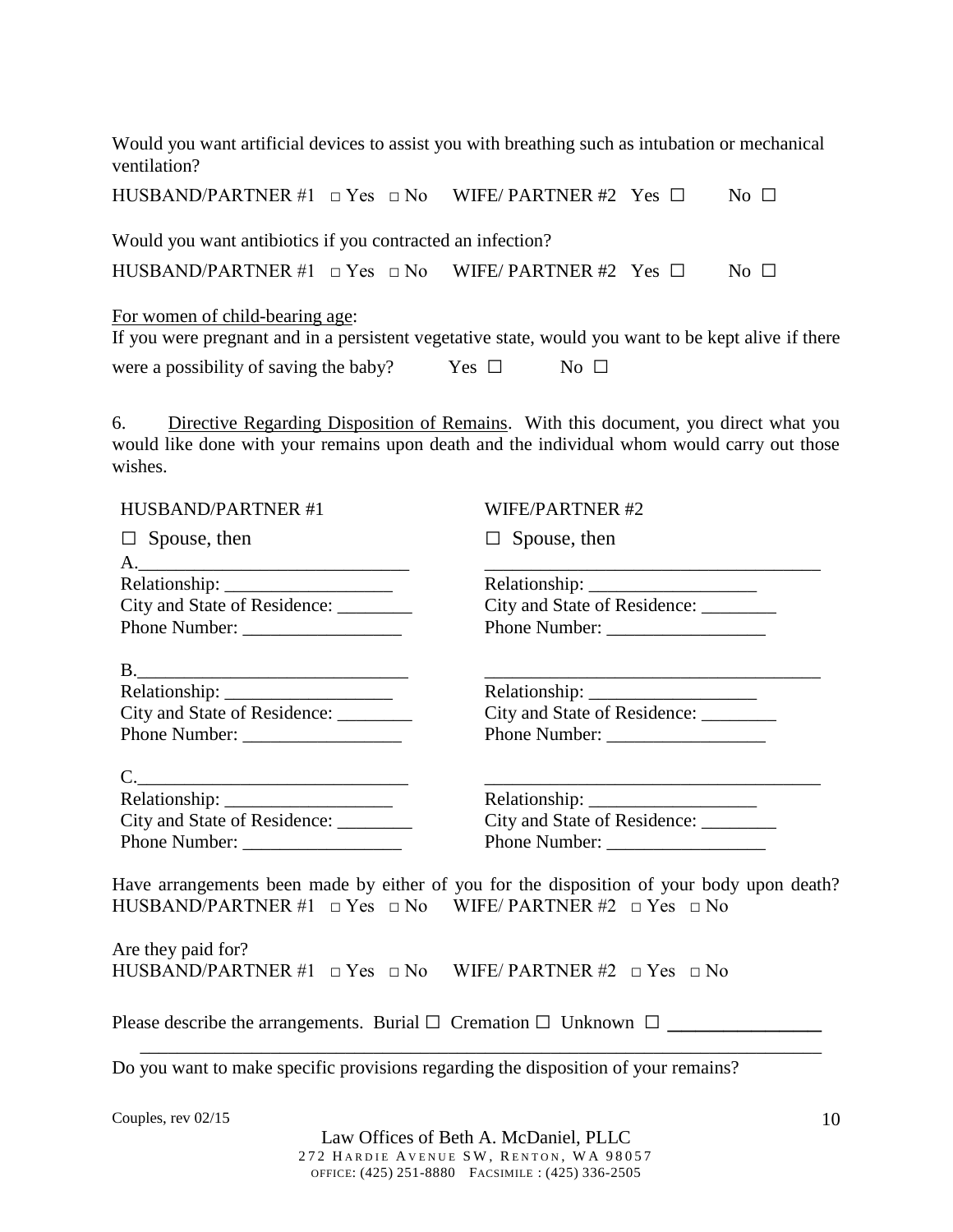Yes □ No □. If yes, what are your wishes? \_\_\_\_\_\_\_\_\_\_\_\_\_\_\_\_\_\_\_\_\_\_\_\_\_\_\_\_\_\_\_\_\_

Would you like a service held following your death (examples: celebration of life, military service, memorial Service, funeral mass, graveside service)? Yes  $\Box$  No  $\Box$  If yes, Please describe: \_\_\_\_\_\_\_\_\_\_\_\_\_\_\_\_\_\_\_\_\_\_\_\_\_\_\_\_\_\_\_\_\_\_\_\_\_\_\_\_\_\_\_\_\_\_\_\_\_\_\_\_\_\_\_\_\_\_\_\_\_\_\_\_\_\_\_\_\_\_

\_\_\_\_\_\_\_\_\_\_\_\_\_\_\_\_\_\_\_\_\_\_\_\_\_\_\_\_\_\_\_\_\_\_\_\_\_\_\_\_\_\_\_\_\_\_\_\_\_\_\_\_\_\_\_\_\_\_\_\_\_\_\_\_\_\_\_\_\_\_\_\_\_

| Are you/would you like to be an Organ Donor?                              |                           |
|---------------------------------------------------------------------------|---------------------------|
| HUSBAND/PARTNER #1 Yes $\Box$ No $\Box$ WIFE/ PARTNER #2 Yes $\Box$       | $N_O$ $\Box$              |
| Would you like all or part of your body to be donated to medical science? |                           |
| HUSBAND/PARTNER #1 Yes $\Box$ No $\Box$ WIFE/ PARTNER #2 Yes $\Box$       | $\overline{N_{0}}$ $\Box$ |

7. If you choose to have a Trust created whom do you want to serve as your Trustee of your Trust (in order of priority)? Definition of Trustee: The person who will manage and administer your Trust(s) upon your death or incapacity, or at an earlier time if you so designate. This person can also act as your Personal Representative.

| HUSBAND/PARTNER#1    | WIFE/PARTNER#2       |
|----------------------|----------------------|
| $\Box$ Spouse, then: | $\Box$ Spouse, then: |
| $\mathsf{A}$ .       |                      |
| $\mathbf{B}$         |                      |
|                      |                      |

8. Whom would you want to be the Guardian of the Persons of your minor children until they attain the age of 18 (if appropriate)?

| City and State of Residence: _________                                                                               |
|----------------------------------------------------------------------------------------------------------------------|
| Phone Number                                                                                                         |
| <u> 1980 - Johann John Stone, markin film yn y brenin y brenin y brenin y brenin y brenin y brenin y brenin y br</u> |
|                                                                                                                      |
| City and State of Residence: ________                                                                                |
|                                                                                                                      |
|                                                                                                                      |
|                                                                                                                      |
|                                                                                                                      |
| City and State of Residence: ________                                                                                |
| Phone Number                                                                                                         |
|                                                                                                                      |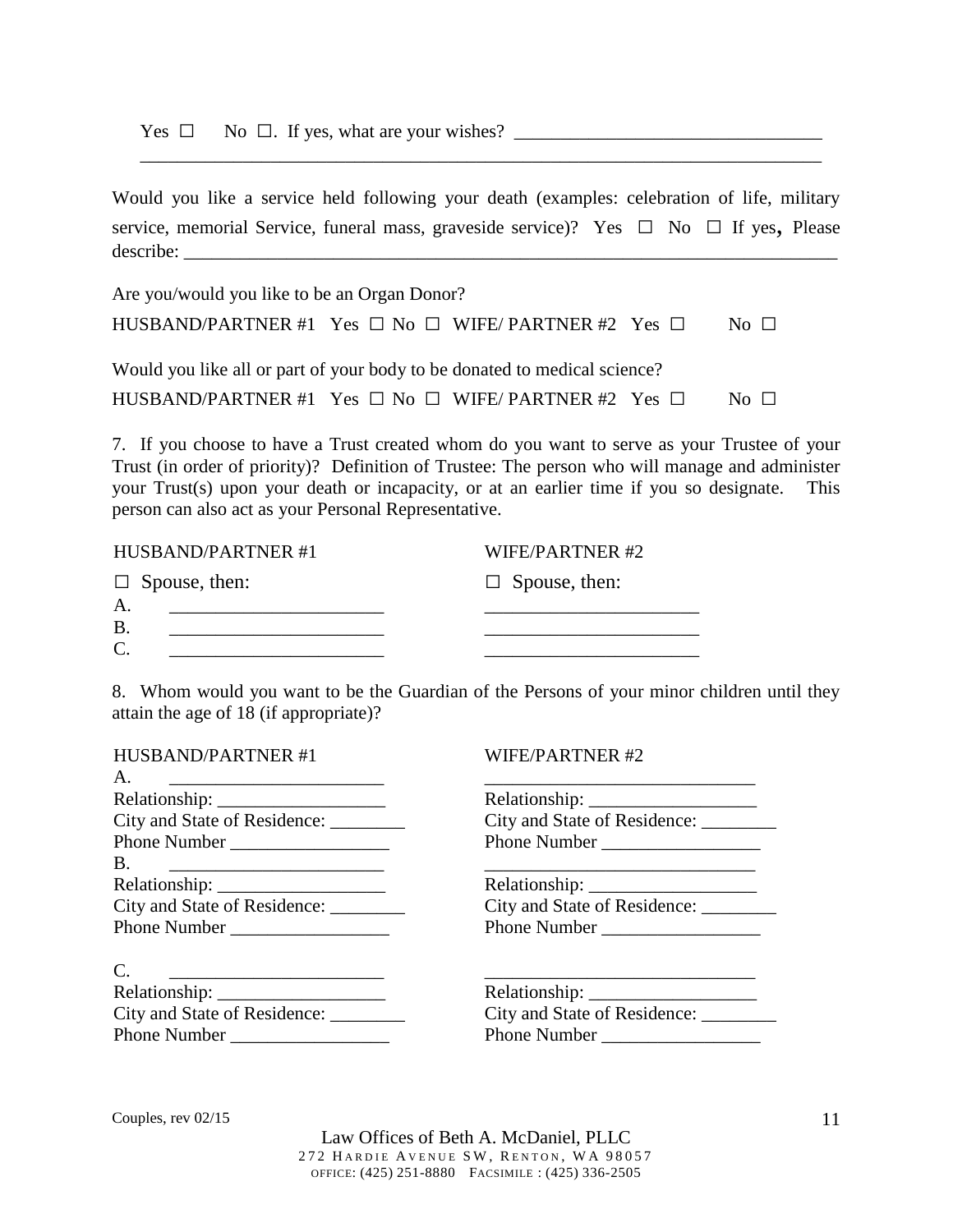9. Temporary Guardians for Minor Children. Upon your incapacity or unavailability, if appropriate, whom would you want to be the temporary guardians of your minor children (if different from the Guardians under your Wills)?

#### HUSBAND/PARTNER #1

#### WIFE/PARTNER #2

 $\Box$  Same as Guardian under my Will  $\Box$  Same as Guardian under my Will A. <u>\_\_\_\_\_\_\_\_\_\_\_\_\_\_\_\_\_\_\_\_\_\_\_\_\_\_\_\_\_\_\_\_</u> Relationship: \_\_\_\_\_\_\_\_\_\_\_\_\_\_\_\_\_\_ Address: \_\_\_\_\_\_\_\_\_\_\_\_\_\_\_\_\_\_\_\_\_\_ Phone Number \_\_\_\_\_\_\_\_\_\_\_\_\_\_\_\_\_ \_\_\_\_\_\_\_\_\_\_\_\_\_\_\_\_\_\_\_\_\_\_\_\_\_\_\_\_\_ Relationship: \_\_\_\_\_\_\_\_\_\_\_\_\_\_\_\_\_\_ Address: \_\_\_\_\_\_\_\_\_\_\_\_\_\_\_\_\_\_\_\_\_\_ Phone Number B. \_\_\_\_\_\_\_\_\_\_\_\_\_\_\_\_\_\_\_\_\_\_\_ Relationship: \_\_\_\_\_\_\_\_\_\_\_\_\_\_\_\_\_\_ Address: \_\_\_\_\_\_\_\_\_\_\_\_\_\_\_\_\_\_\_\_\_\_ Phone Number \_\_\_\_\_\_\_\_\_\_\_\_\_\_\_\_\_\_\_\_\_\_\_\_\_\_\_\_\_ Relationship: \_\_\_\_\_\_\_\_\_\_\_\_\_\_\_\_\_\_ Address: \_\_\_\_\_\_\_\_\_\_\_\_\_\_\_\_\_\_\_\_\_\_ Phone Number

10. Whom would you want to be the Trustee of any trusts set up for minor, disabled or irresponsible children (if appropriate)? Definition of Trustee: The person who will manage and administer your Trust(s) upon your death or incapacity, or at an earlier time if you so designate. This person can also act as your Personal Representative.

| <b>WIFE/PARTNER#2</b>                  |
|----------------------------------------|
|                                        |
|                                        |
| City and State of Residence: ________  |
| Phone Number                           |
|                                        |
|                                        |
| City and State of Residence:           |
|                                        |
|                                        |
| Relationship:                          |
| City and State of Residence: _________ |
| Phone Number                           |
|                                        |

# **IV. ADVISORS**

\_\_\_\_\_\_\_\_\_\_\_\_\_\_\_\_\_\_\_\_\_\_\_\_\_\_\_\_\_\_\_\_\_\_\_\_\_\_\_\_\_\_\_\_\_\_\_\_\_\_\_\_\_\_\_\_\_\_\_\_\_\_\_\_\_\_\_\_\_\_\_\_

Names, addresses, and telephone numbers:

1. Attorney:\_\_\_\_\_\_\_\_\_\_\_\_\_\_\_\_\_\_\_\_\_\_\_\_\_\_\_\_\_\_\_\_\_\_\_\_\_\_\_\_\_\_\_\_\_\_\_\_\_\_\_\_\_\_\_\_\_\_\_\_\_\_\_\_

| CPA/Accountant:<br>ـ ت |  |
|------------------------|--|
|------------------------|--|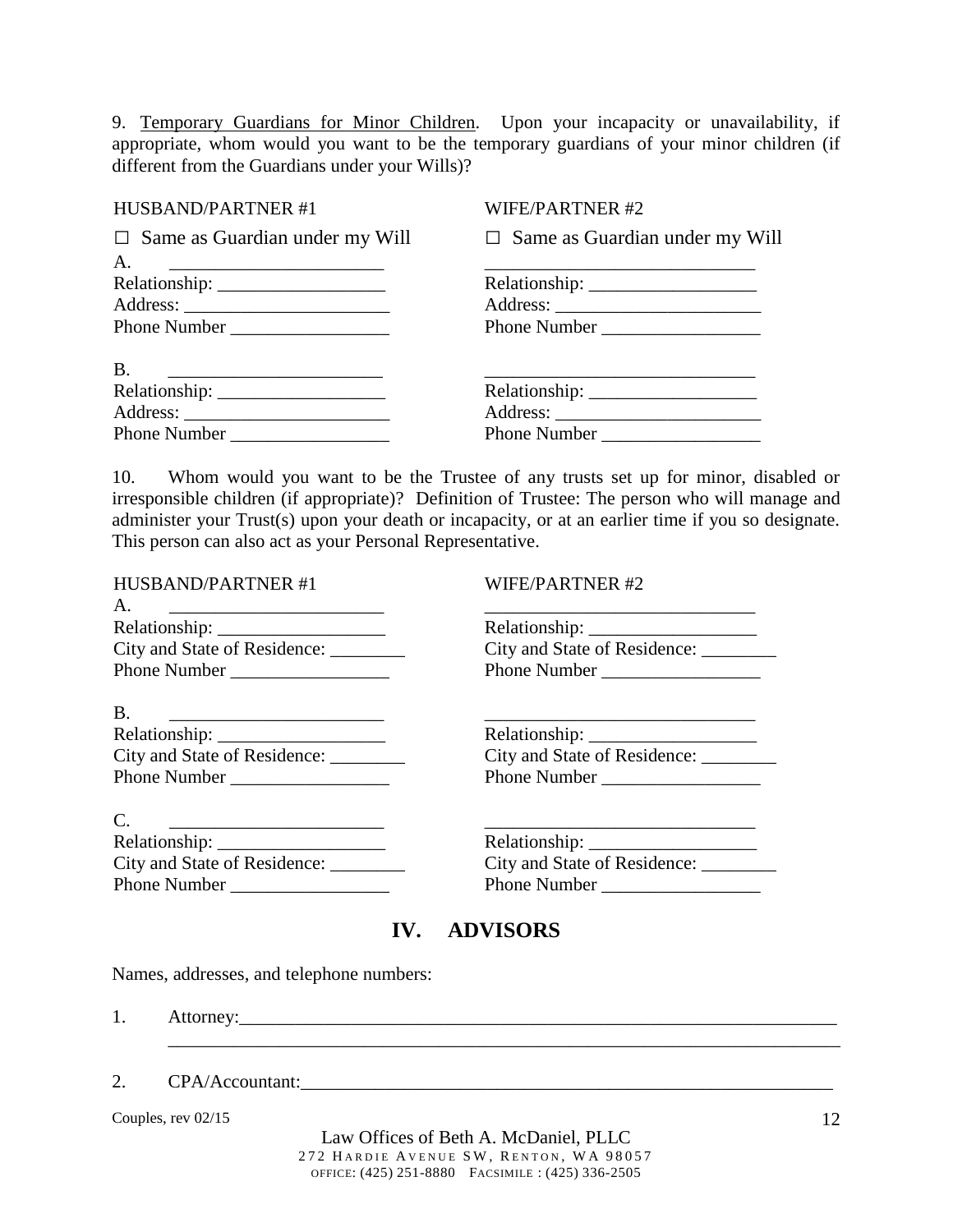| 3. |                                                                                    |
|----|------------------------------------------------------------------------------------|
| 4. |                                                                                    |
| 5. |                                                                                    |
| 6. | May I contact your advisors for the purpose of introducing? Yes _______ No ______. |
| 7. | Would you like a referral to a CPA? Yes ______ No ______.                          |
| 8. | Would you like a referral to a financial advisor? Yes _______ No ______.           |

 $\overline{\phantom{a}}$  , and the contribution of the contribution of the contribution of the contribution of the contribution of the contribution of the contribution of the contribution of the contribution of the contribution of the

# **V. ASSET INFORMATION**

In developing your estate plan, it is important for me to have a basic understanding of what you own, especially real property (including timeshares) in another state, as well an estimate of your total net worth and how your assets are structured. This helps in our discussion of Wills vs. Living Trusts, helps identify any tax issues surrounding your estate, and helps me determine if there are assets which will pass to your heirs outside of your Will. You may attach an additional sheet if desired, or attach a copy of your financial plan or personal finance statement rather than filling out the information.

#### **Bank accounts, CDs, Brokerage Accounts, Stocks, Bonds, Money market funds, etc.**

| <b>Description / Location</b> | <b>Value</b> | <b>In Whose Name</b> | <b>Beneficiary</b> |
|-------------------------------|--------------|----------------------|--------------------|
|                               |              |                      |                    |
|                               |              |                      |                    |
|                               |              |                      |                    |
|                               |              |                      |                    |
|                               |              |                      |                    |
| <b>TOTAL</b>                  |              |                      |                    |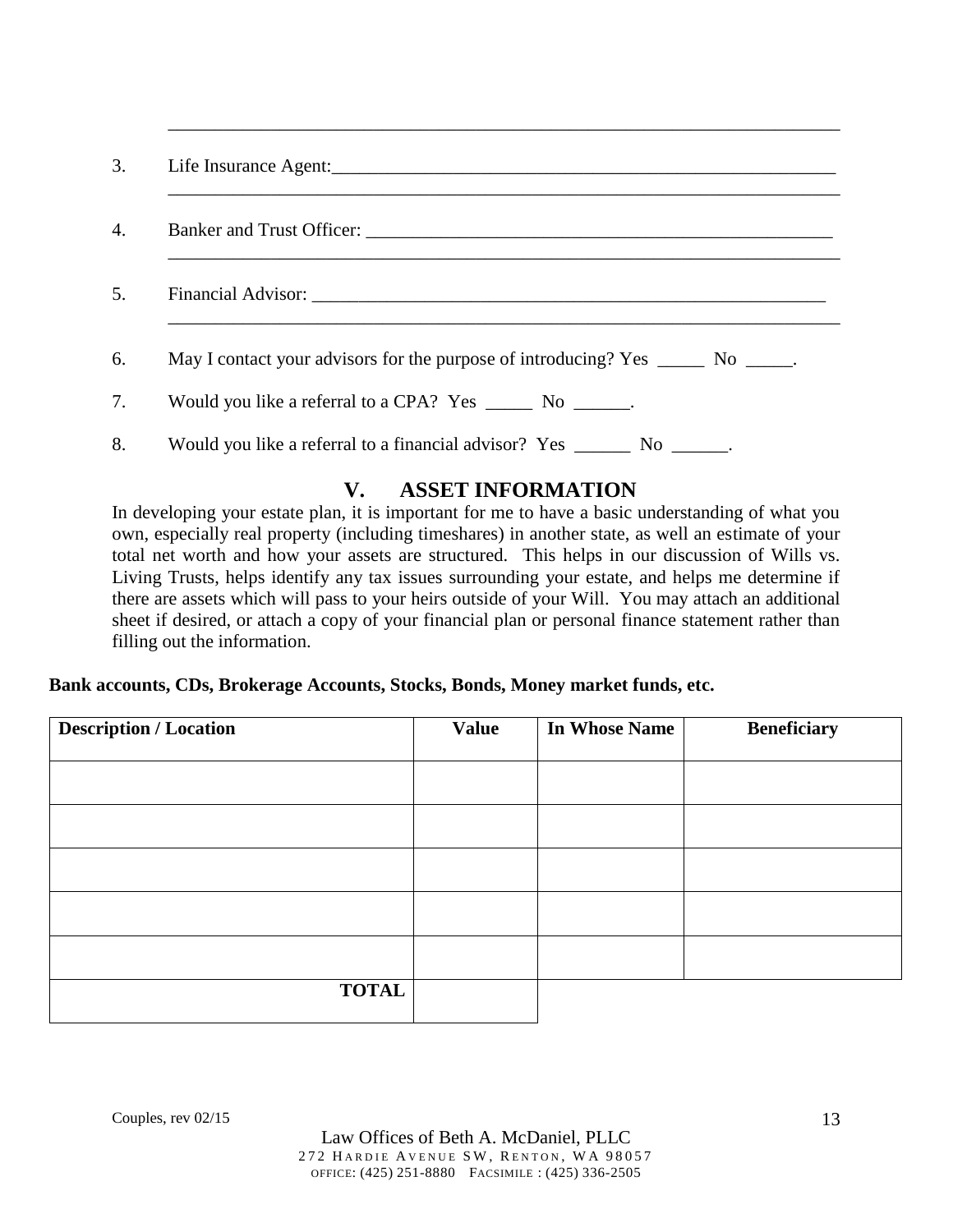### **Retirement accounts – IRAs, Roth IRAs, vested pension plans, annuities, etc.**

| <b>Description / Location</b> | <b>Value</b> | <b>In Whose Name</b> | <b>Beneficiary</b> |
|-------------------------------|--------------|----------------------|--------------------|
|                               |              |                      |                    |
|                               |              |                      |                    |
|                               |              |                      |                    |
|                               |              |                      |                    |
|                               |              |                      |                    |
|                               |              |                      |                    |
|                               |              |                      |                    |
|                               |              |                      |                    |
| <b>TOTAL</b>                  |              |                      |                    |

# **Non-Liquid Assets – Residence, Timeshares, Loans made to others, etc.**

| <b>Description / Location</b> | <b>Current</b> | <b>Purchase Price</b> | <b>Purchase Date</b> | <b>In Whose Name</b> |
|-------------------------------|----------------|-----------------------|----------------------|----------------------|
|                               | <b>Value</b>   |                       |                      |                      |
|                               |                |                       |                      |                      |
|                               |                |                       |                      |                      |
|                               |                |                       |                      |                      |
|                               |                |                       |                      |                      |
|                               |                |                       |                      |                      |
|                               |                |                       |                      |                      |
|                               |                |                       |                      |                      |
|                               |                |                       |                      |                      |
| <b>TOTAL</b>                  |                |                       |                      |                      |
|                               |                |                       |                      |                      |

### **Items of Personal Property valued at over \$10,000.00 – vehicles, art, jewelry, collectibles, etc.**

| <b>Description</b> | <b>Value</b> | Owner |
|--------------------|--------------|-------|
|                    |              |       |
|                    |              |       |
|                    |              |       |
|                    |              |       |
|                    |              |       |
| <b>TOTAL</b>       |              |       |

#### **Life Insurance**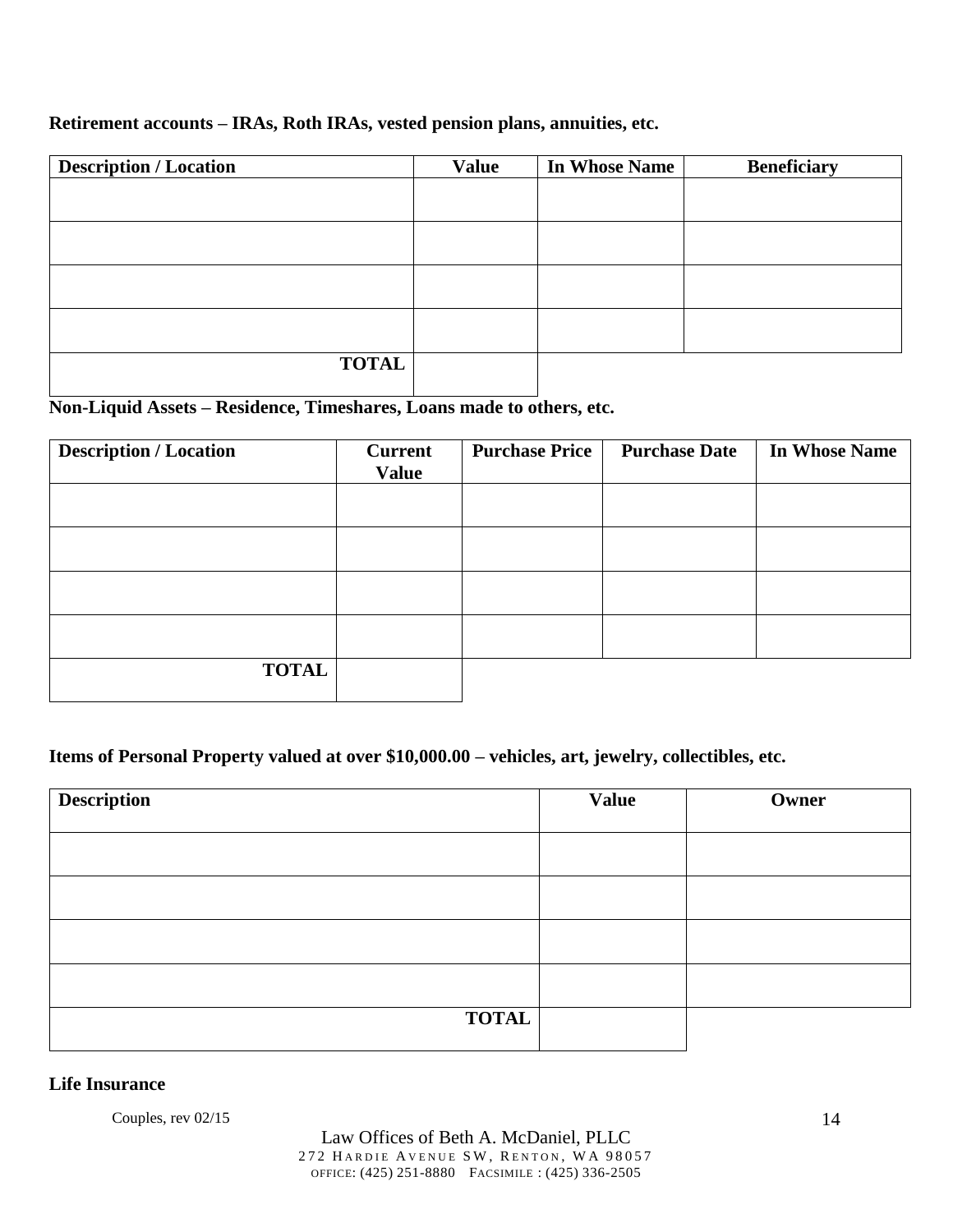| <b>Primary Insured</b> | <b>Company</b> | <b>Death</b><br><b>Benefit</b> | <b>Cash Value</b> | <b>Policy No.</b> | <b>Beneficiary</b> |
|------------------------|----------------|--------------------------------|-------------------|-------------------|--------------------|
|                        |                |                                |                   |                   |                    |
|                        |                |                                |                   |                   |                    |
|                        |                |                                |                   |                   |                    |

#### **OTHER:**

### **LIABILITIES**

**\_\_\_\_\_\_\_\_\_\_\_\_\_\_\_\_\_\_\_\_\_\_\_\_\_\_\_\_\_\_\_\_\_\_\_\_\_\_\_\_\_\_\_\_\_\_\_\_\_\_\_\_\_\_\_\_\_\_\_\_\_\_\_\_\_\_\_\_\_\_\_\_\_\_\_\_\_\_** 

#### **Mortgages, credit cards, business debt, loans on insurance, etc.**

| $\sim$ $\sim$ $\sim$<br><b>Description</b> | <b>Balance Due</b> | <b>Monthly Payment</b> | <b>Maturity Date</b> |
|--------------------------------------------|--------------------|------------------------|----------------------|
|                                            |                    |                        |                      |
|                                            |                    |                        |                      |
|                                            |                    |                        |                      |
|                                            |                    |                        |                      |
|                                            |                    |                        |                      |
|                                            |                    |                        |                      |
|                                            |                    |                        |                      |
| <b>TOTAL</b>                               |                    |                        |                      |

#### **INCOME**

#### **Please list all sources and amounts of monthly income**

| Income Source (social security, employment, pension, etc.) | <b>CLIENT 1</b> | <b>CLIENT 2</b> |
|------------------------------------------------------------|-----------------|-----------------|
|                                                            |                 |                 |
|                                                            |                 |                 |
|                                                            |                 |                 |
|                                                            |                 |                 |
|                                                            |                 |                 |
|                                                            |                 |                 |
|                                                            |                 |                 |
|                                                            |                 |                 |
|                                                            |                 |                 |